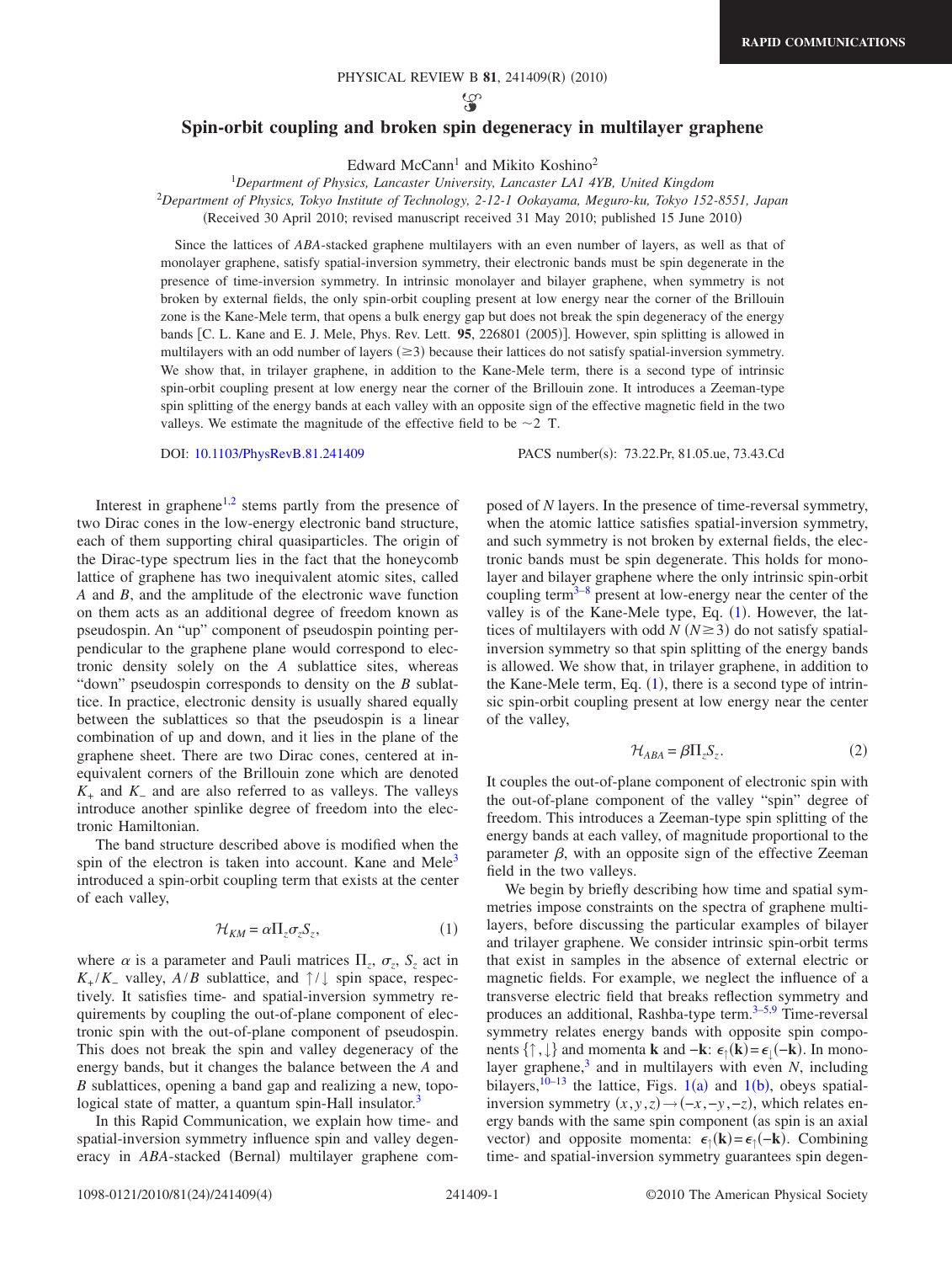<span id="page-1-0"></span>

FIG. 1. (a) Plan view of the lattice of a single layer of graphene showing inequivalent  $A$  and  $B$  sites. (b) Schematic side view of the unit cell of bilayer graphene and (c) of Bernal-stacked trilayer graphene, showing the inversion center for bilayer and the mirror plane for trilayer. (d) Sketch of the trilayer energy bands in the vicinity of the valley center, using Eqs.  $(7)$  $(7)$  $(7)$  and  $(8)$  $(8)$  $(8)$ , where we use  $a_m = a_b = b_m = b_b = 0$ ,  $\alpha_m = \alpha_b = \beta_m = -\beta_b \equiv \alpha$  with the value  $\alpha = \gamma_1 / 20$ chosen for illustrative purposes.

eracy of the energy bands,  $\epsilon_{\uparrow}(\mathbf{k}) = \epsilon_{\downarrow}(\mathbf{k})$ , even in the presence of finite spin-orbit coupling. The situation is different in multilayers with odd *N*, starting from trilayer graphene  $(N=3)$ , Fig.  $1(c)$  $1(c)$ , because their lattices do not satisfy spatial-inversion symmetry.<sup>14[–16](#page-3-9)</sup> When time-reversal symmetry holds, the energy of bands with opposite spin and momenta must still be equal,  $\epsilon_{\uparrow}(\mathbf{k}) = \epsilon_{\downarrow}(-\mathbf{k})$ , but spin splitting of the energy bands at the same momentum,  $\epsilon_{\uparrow}(\mathbf{k}) \neq \epsilon_{\downarrow}(\mathbf{k})$ , is allowed, Fig.  $1(d)$  $1(d)$ .

*Bilayer graphene.* In multilayers with an even number of layers, the lattice is symmetric with respect to spatialinversion symmetry  $P[(x, y, z) \rightarrow (-x, -y, -z)]$ , because the point group of the lattice  $D_{3d}$  (Refs. [14](#page-3-8) and [15](#page-3-10))  $(\{E, 2C_3, 3C'_2, i, 2S_6, 3\sigma_d\})$  can be regarded as a direct product of group  $D_3({E, 2C_3, 3C_2'}$  with the inversion group  $C_i(\lbrace E, i \rbrace)$ . Here, we focus on the particular case of bilayer graphene, $10-13$  $10-13$  which consists of two coupled layers of carbon atoms arranged on a honeycomb lattice with inequivalent sites  $\{A1, B1\}$  and  $\{A2, B2\}$  on the bottom and top layers, respectively, Fig. [1](#page-1-0)(b). The low-energy tight-binding model takes into account a single  $p<sub>z</sub>$  orbital per site, with parameter  $\gamma_0$  taking into account nearest-neighbor hopping,  $A1-B1$  and *A*2-*B*2, within each layer. The layers are arranged so that sites *B*1 and *A*2 are directly below and above each other, connected by interlayer coupling  $\gamma_1 \sim 0.4$  eV. Then, the band structure consists of four bands. Two of them, corresponding to the coupled orbitals on the *B*1 and *A*2 sites, are split away from zero energy by  $\pm \gamma_1$ . The other two bands, formed by effective hopping between *A*1 and *B*2 sites, are parabolic and touching near zero energy.

The parabolic low-energy bands may be described using a basis of electronic wave functions with components  $\psi_{i,\xi,s}$ , where  $i = \{A1, B2\}$  labels the relevant lattice sites,  $s = \{\uparrow, \downarrow\}$ 

## $(2010)$

spin components, and  $\xi = \pm 1$  distinguishes between the valleys located at  $\mathbf{K}_{\xi} = \xi(\frac{4}{3}\pi a^{-1}, 0)$  with lattice constant *a*. Neglecting spin, the low-energy bands are approximately described by the effective Hamiltonian<sup>11</sup>  $\mathcal{H}_2^{(0)}$ =  $-(v^2/\gamma_1)S_0(\Pi_0 \sigma_x [p_x^2-p_y^2]+2\Pi_z \sigma_y p_x p_y)$ , where we use direct products of Pauli matrices  $\sigma_{x,y,z}$ ,  $\sigma_0 \equiv \hat{1}$  acting in the *A*1/*B*2 sublattice space,  $\Pi_{x,y,z}$ ,  $\Pi_0 = \hat{1}$  acting in the valley space, and  $S_{x,y,z}$ ,  $S_0 \equiv \hat{i}$  acting in the spin space. Here,  $v = (\sqrt{3}/2)a\gamma_0/\hbar$ is the monolayer Fermi velocity and  $\mathbf{p}=(p_x, p_y)$  is the momentum measured with respect to the center of the valley,  $\mathbf{k} = \hbar \mathbf{K}_{\xi} + \mathbf{p}$ .

We begin by exploring which spin-orbit terms, if any, satisfy time and space symmetries of the lattice. Apart from symmetry, we assume that low-energy states are composed from orbitals on the *A*1, *B*2 sites so that the following argument does not rely on details of a particular model. In the above basis, the time-reversal operator is  $T = \prod_{x} \sigma_0 S_v \mathcal{K}$ , where  $K$  represents complex conjugation, and translation by a distance equal to the lattice constant *a* along the *x* axis is given by  $e^{i4\pi\Pi_z/3}$ . Generators of the point group of the lattice  $D_{3d}$  are an active rotation anticlockwise by angle  $2\pi/3$ ,  $C_3$  $=-e^{i\pi \Pi_z \sigma_z/3}e^{-i\pi S_z/3}$ , rotation by angle  $\pi$  about the *x* axis,  $C'_2$  $\vec{v} = -i\Pi_0 \sigma_x S_x$ , and spatial inversion,  $i = \Pi_x \sigma_x S_0$ . We focus on the center of the valley,  $p = |\mathbf{p}| = 0$ , and consider all possible terms describing coupling between valley, sublattice, and spin of the form  $\Pi_i \sigma_j S_k$ , where  $i = \{0, x, y, z\}$ ,  $j = \{0, x, y, z\}$ , and  $k = \{0, x, y, z\}$ . Then, we determine which of them is invariant with respect to the time and space symmetries of the bilayer lattice. Except for a constant term  $\Pi_0 \sigma_0 S_0$ , there is only one, which is a term of the Kane-Mele type, Eq.  $(1).^{3-8}$  $(1).^{3-8}$  $(1).^{3-8}$  $(1).^{3-8}$  $(1).^{3-8}$ As in a monolayer, $3$  it leads to the opening of a gap at the center of the valley, but does not break spin and valley degeneracy.

*Trilayer graphene.* In odd-*N* multilayers with  $N \geq 3$ , the point group  $D_{3h}(\{E, 2C_3, 3C'_2, \sigma_h, 2S_3, 3\sigma_v\})$  (Refs. [14](#page-3-8) and [15](#page-3-10)) can be regarded as a direct product of the group  $D_3(\lbrace E, 2C_3, 3C'_2 \rbrace)$  with the reflection group  $C_s$   $(\lbrace E, \sigma_h \rbrace)$ . With respect to the even-*N* multilayers, spatial inversion is replaced by mirror reflection  $\sigma_h$   $[(x, y, z) \rightarrow (x, y, -z)].$ Trilayer graphene<sup>13,[14,](#page-3-8)[16](#page-3-9)-22</sup> consists of three coupled layers of carbon atoms arranged on a honeycomb lattice with inequivalent sites  $\{A1, B1\}$ ,  $\{A2, B2\}$ , and  $\{A3, B3\}$  on the bottom, middle, and top layers, respectively, Fig.  $1(c)$  $1(c)$ . The simple tight-binding model using a single  $p<sub>z</sub>$  orbital per atom includes coupling  $\gamma_0$  between nearest-neighbor sites within each layer, *A*1-*B*1, *A*2-*B*2, and *A*3-*B*3, as well as interlayer coupling  $\gamma_1$  between sites *B*1 and *A*2, and *A*2 and *B*3, that are directly below and above each other.

Linear combinations of atomic orbitals may be separated $16,18$  $16,18$  into a pair that are odd with respect to mirror reflection symmetry  $\sigma_h$ ,  $\phi_{1,\xi,s}^{(m)} = [\psi_{A1,\xi,s} - \psi_{A3,\xi,s}] / \sqrt{2}$ ,  $\phi_{2,\xi,s}^{(m)} = [\psi_{B1,\xi,s} - \psi_{B3,\xi,s}] / \sqrt{2}$ , and four that are even with respect to  $\sigma_h$ ,  $\phi_{1, \xi_s}^{(b)} = [\psi_{A1, \xi_s} + \psi_{A3, \xi_s}]/\sqrt{2}$ ,  $\phi_{2, \xi_s}^{(b)} = \psi_{B2, \xi_s}$ ,  $\phi_{3, \xi_s}^{(b)} = \psi_{A2, \xi_s}$ , and  $\phi_{4,\xi,s}^{(B)} = [\psi_{B1,\xi,s} + \psi_{B3,\xi,s}] / \sqrt{2}$ . Written in a basis of states  $\phi_{i,\xi,s}^{(m/b)}$ , the Hamiltonian of trilayer graphene separates into two parts.<sup>16,[18](#page-3-13)</sup> The first has a basis of odd orbitals  $\phi_{1,\xi,s}^{(m)}$ ,  $\phi_{2,\xi,s}^{(m)}$ , and it has a form analogous to that of monolayers,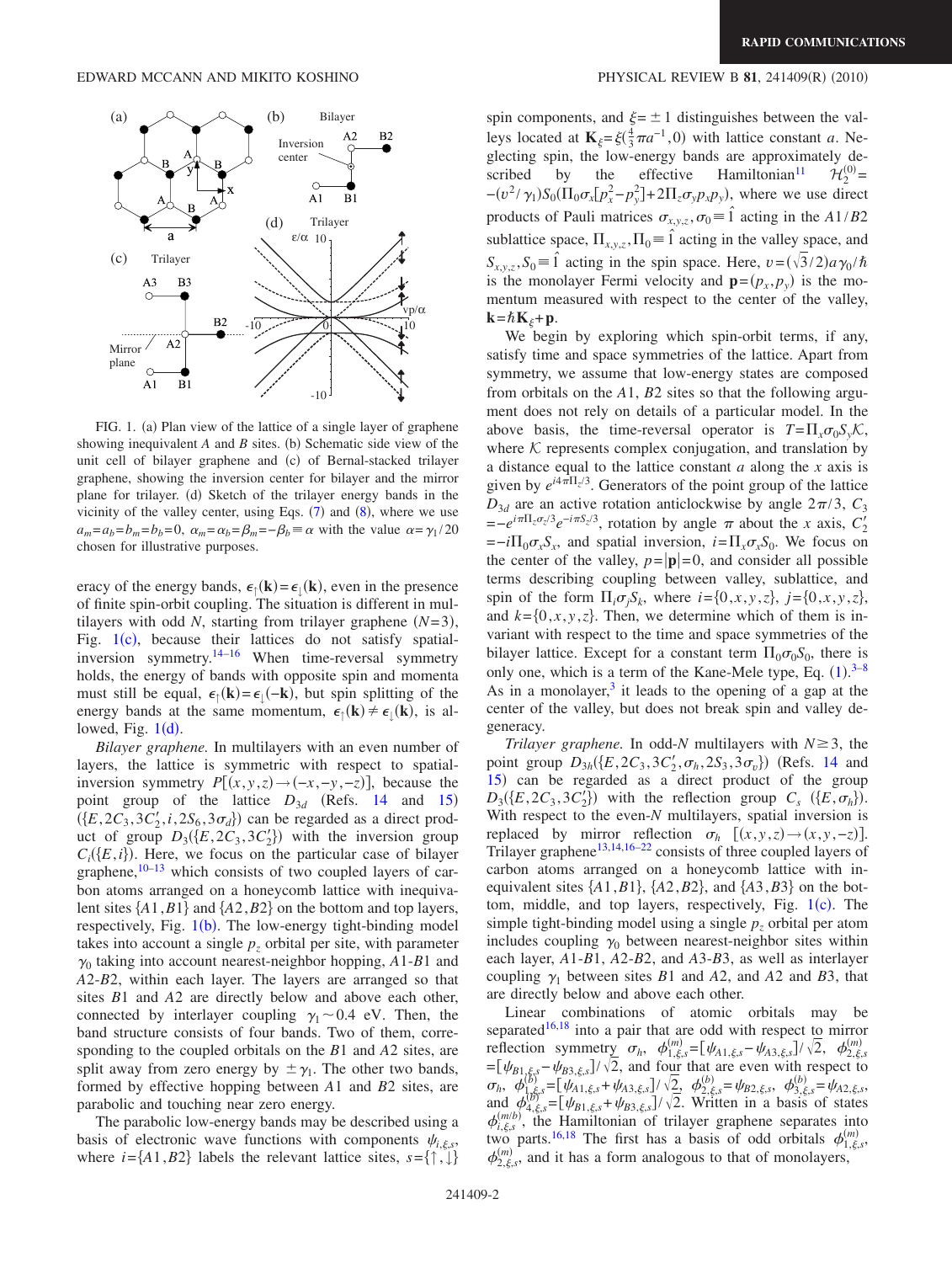SPIN-ORBIT COUPLING AND BROKEN SPIN...

$$
\mathcal{H}_m^{(0)} = v S_0 (\Pi_z \sigma_x^{(m)} p_x + \Pi_0 \sigma_y^{(m)} p_y), \tag{3}
$$

where matrices  $\sigma_{0,x,y,z}^{(m)}$  act in the  $\phi_1^{(m)}$ ,  $\phi_2^{(m)}$  sublattice space. The second part of the Hamiltonian has a basis of four even orbitals  $\phi_{i,\xi,s}^{(b)}$  resulting in four parabolic bilayerlike bands. As in a bilayer, two bands touch near zero energy. They are related to orbitals  $\phi_{1,\xi,s}^{(b)}$ ,  $\phi_{2,\xi,s}^{(b)}$  and may be described by an effective quadratic Hamiltonian,

$$
\mathcal{H}_b^{(0)} = -\frac{v^2 S_0}{\sqrt{2} \gamma_1} \left[ \Pi_0 \sigma_x^{(b)} (p_x^2 - p_y^2) + 2 \Pi_z \sigma_y^{(b)} p_x p_y \right],\tag{4}
$$

where matrices  $\sigma_{0,x,y,z}^{(b)}$  act in the  $\phi_1^{(b)}$ ,  $\phi_2^{(b)}$  space.

An analysis of the transformation properties of the trilayer Hamiltonian under symmetries of the lattice is relatively simple in the basis of orbitals  $\phi_{i,\xi,s}^{(m/b)}$  because time and spatial symmetry operators do not mix the monolayerlike and bilayerlike parts of the Hamiltonian. We therefore consider them separately. In the monolayerlike part, the time-reversal operator is  $T = \prod_{x} \sigma_0^{(m)} S_y \mathcal{K}$  and translation by a distance equal to the lattice constant *a* along the *x* axis is given by  $e^{i4\pi\Pi_z/3}$ . Generators of the group  $D_{3h}$  are an active rotation anticlockwise by angle  $2\pi/3$ ,  $C_3 = e^{-i\pi S_z/3}[(1-\sigma_z^{(m)})/2 + e^{-i2\pi \Pi_z/3}(1$  $+\sigma_z^{(m)}/2$ , rotation by angle  $\pi$  about the *y* axis,  $C_2$  $=i\tilde{\Pi}_x \sigma_0^{(m)} S_y$ , and mirror reflection symmetry,  $\sigma_h = i\Pi_0 \sigma_0^{(m)} S_z$ .

We focus on the center of the valley,  $p=0$ , and consider all possible terms describing coupling between valley, sublattice, and spin of the form  $\Pi_i \sigma_j S_k$ , where  $i = \{0, x, y, z\}$ , *j*  $=[0, x, y, z]$ , and  $k=[0, x, y, z]$ . Then, we determine which of them is invariant with respect to the time and space symmetries of the lattice,

<span id="page-2-2"></span>
$$
\mathcal{H}_m^{(1)} = a_m \Pi_0 \sigma_0^{(m)} S_0 + b_m \Pi_0 \sigma_z^{(m)} S_0 + \alpha_m \Pi_z \sigma_z^{(m)} S_z
$$
  
+  $\beta_m \Pi_z \sigma_0^{(m)} S_z$ . (5)

The first two terms of Eq.  $(5)$  $(5)$  $(5)$  are spin independent and the second two are spin-orbit terms. We repeat the symmetry analysis for the bilayerlike part of the Hamiltonian. We consider the two low-energy bands that touch near zero energy, related to orbitals  $\phi_{1,\xi,s}^{(b)}, \phi_{2,\xi,s}^{(b)}$ . For that basis,  $T = \prod_{x} \sigma_0^{(b)} S_y \widetilde{\mathcal{K}}$ , translation is  $e^{i4\pi\Pi z/3}$ ,  $C_3 = e^{-i\pi S_z/3}e^{-i2\pi\Pi_z \sigma_z^{(b)}/3}$ ,  $C_2' = i\Pi_x \sigma_z^{(b)}S_y$ , and  $\sigma_h = -i\Pi_0 \sigma_0^{(b)} S_z$ . The invariant terms at the center of the valley are

<span id="page-2-3"></span>
$$
\mathcal{H}_b^{(1)} = a_b \Pi_0 \sigma_0^{(b)} S_0 + b_b \Pi_0 \sigma_z^{(b)} S_0 + \alpha_b \Pi_z \sigma_z^{(b)} S_z + \beta_b \Pi_z \sigma_0^{(b)} S_z
$$
\n(6)

and they are analogous to the terms in the monolayerlike part, Eq.  $(5)$  $(5)$  $(5)$ .

The monolayerlike  $[\mathcal{H}_m^{(0)} + \mathcal{H}_m^{(1)}]$  and bilayerlike  $[\mathcal{H}_b^{(0)}]$  $+\mathcal{H}_{b}^{(1)}$ ] parts of the Hamiltonian produce superimposed monolayerlike  $\epsilon_m$  and bilayerlike  $\epsilon_b$  bands,

<span id="page-2-0"></span>
$$
\epsilon_m = a_m + s\xi\beta_m \pm \sqrt{(b_m + s\xi\alpha_m)^2 + v^2p^2},\tag{7}
$$

$$
\epsilon_b = a_b + s\xi\beta_b \pm \sqrt{(b_b + s\xi\alpha_b)^2 + v^4 p^4/(2\gamma_1^2)},
$$
 (8)

<span id="page-2-1"></span>where  $s = \pm 1$  denotes different spin components,  $\xi = \pm 1$  different valleys, and we consider  $\{|\epsilon_{m/b}|, vp\} \ll \gamma_1$  $\{|\epsilon_{m/b}|, vp\} \ll \gamma_1$ . Figure 1(d) shows a plot of the trilayer energy bands, using Eqs. ([7](#page-2-0)) and

## $(2010)$

([8](#page-2-1)), where we use  $a_m = a_b = b_m = b_b = 0$ ,  $\alpha_m = \alpha_b = \beta_m = -\beta_b = \alpha$ and the value  $\alpha = \gamma_1 / 20$ .

The terms proportional to the parameters  $a_m$  and  $a_b$  in Eqs.  $(5)$  $(5)$  $(5)$  and  $(6)$  $(6)$  $(6)$  produce constant energy shifts of the monolayerlike and bilayerlike spectra with respect to each other. The term proportional to  $b_m(b_b)$  is absent in a monolayer (bilayer) but allowed in trilayers owing to the absence of spatial-inversion symmetry. It breaks the  $\phi_1^{(m)}/\phi_2^{(m)}$  $(\phi_1^{(b)}\phi_2^{(b)})$  sublattice symmetry and opens a gap between the monolayer (bilayer) bands but does not generally break valley symmetry[.16](#page-3-9) The Kane-Mele spin-orbit term, responsible for factors  $\alpha_{m/b}$ , has been discussed in detail elsewhere.<sup>3–[8](#page-3-3)</sup> Here, we note that, in trilayers, it can conspire with the  $b_{m/b}$ parameters to break spin degeneracy even at zero magnetic field. Parameters  $\beta_{m/b}$  arise from the spin-orbit term unique to odd-*N* multilayers and they describe a Zeeman-type spin splitting of the energy bands at each valley with an opposite sign of the effective Zeeman field in the two valleys.

The Hamiltonians, Eqs.  $(5)$  $(5)$  $(5)$  and  $(6)$  $(6)$  $(6)$ , were obtained using symmetry arguments but it is possible to relate the phenomenological parameters to tight-binding parameters. For the spin-independent part of the Hamiltonian, parameters  $a_m$ ,  $b_m$ ,  $a<sub>b</sub>$ , and  $b<sub>b</sub>$  may be related to next-nearest-layer coupling parameters  $\gamma_2$  (between *A*1 and *A*3) and  $\gamma_5$  (between *B*1 and *B*3) as<sup>16</sup>  $a_m = -(\gamma_2 + \gamma_5)/2$ ,  $b_m = -(\gamma_2 - \gamma_5)/2$ ,  $a_b = \gamma_2/2$ , and  $b<sub>b</sub> = \gamma_2 / 2$ .

While it is generally accepted that the magnitude  $\alpha$  of the intrinsic spin-orbit coupling near the center of the valleys in graphene is small,  $3,23$  $3,23$  its value has been the subject of theoretical debate.<sup>4,[5](#page-3-4)[,7](#page-3-16)[,8](#page-3-3)[,24](#page-3-17)-26</sup> It was recently proposed<sup>26</sup> that coupling between the  $p<sub>z</sub>$  orbitals and *d* orbitals gives the dominant contribution to spin-orbit coupling in monolayers, because  $p_z$  orbitals are not orthogonal to  $d_{xz}$  and  $d_{yz}$  orbitals, yielding  $\alpha \sim 0.01$  meV. Very recently, it has been suggested<sup>7[,8](#page-3-3)</sup> that spin-orbit coupling in bilayer graphene can be relatively large due to coupling between  $p<sub>z</sub>$  orbitals and  $\sigma$ bands on different layers (that are not orthogonal), giving a contribution to the spin-orbit coupling  $\alpha \sim 0.1$  meV.

Using the tight-binding model, we generalize the estimate of the magnitude of spin-orbit coupling in monolayers<sup>4[,5](#page-3-4)[,24](#page-3-17)</sup> and bilayer[s7](#page-3-16)[,8](#page-3-3) to demonstrate that *both* types of intrinsic spin-orbit coupling are likely to be as large in trilayers as the Kane-Mele term in bilayers:  $|\beta_{m/b}| \sim |\alpha_{m/b}| \sim 0.1$  meV. We take into account coupling of the  $p_z$  and  $\sigma$  orbitals, by writing the tight-binding Hamiltonian including the Hamiltonian of the  $p_z$  orbitals  $H_\pi$  and of the  $\sigma$  orbitals  $H_\sigma$  as

$$
H = \begin{pmatrix} H_{\pi} & V \\ V^{\dagger} & H_{\sigma} \end{pmatrix}, \tag{9}
$$

<span id="page-2-4"></span>where matrix *V* describes coupling between the  $p<sub>z</sub>$  and  $\sigma$ orbitals. Here,  $H_{\pi}$  is a 12×12 matrix (describing a spin-up and spin-down  $p<sub>z</sub>$  orbital per site, and six sites in the trilayer unit cell) and  $H_{\sigma}$  is a 36×36 matrix (six orbitals per site taking into account two spins and  $s$ ,  $p_x$  and  $p_y$ , and six sites in the trilayer unit cell).

Block  $H_{\sigma}$  contains interatomic matrix elements that are written using Slater and Koster matrix elements.<sup>27</sup> For example, at the valley center, the matrix element between a  $p_x$